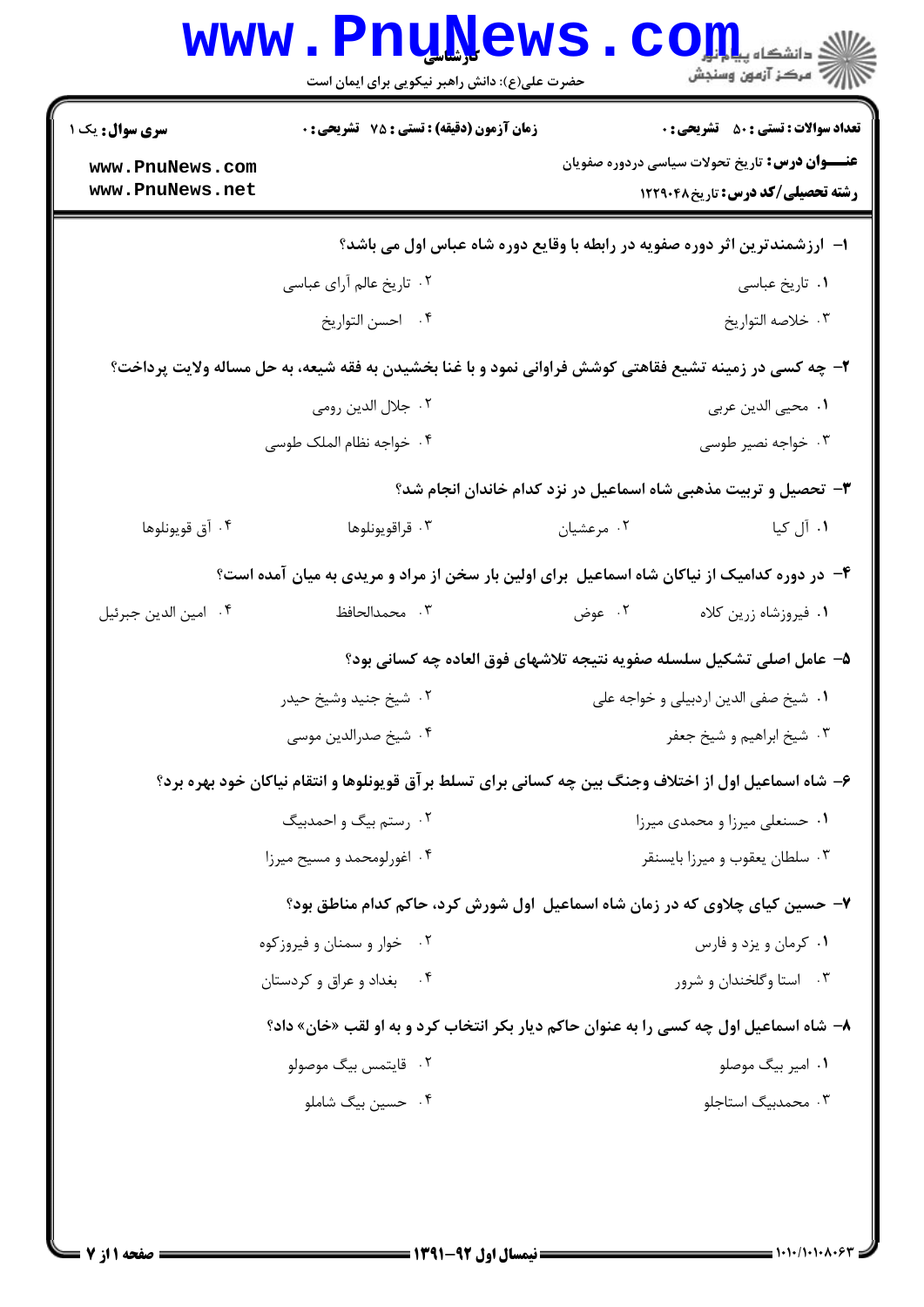|                                                                                                                      | <b>www.PnuNews</b><br>حضرت علی(ع): دانش راهبر نیکویی برای ایمان است                                      |                                                                           | اد دانشڪاء پ <b>یا ہارار</b><br>ا∛ مرکز آزمون وسنجش                                                                                              |
|----------------------------------------------------------------------------------------------------------------------|----------------------------------------------------------------------------------------------------------|---------------------------------------------------------------------------|--------------------------------------------------------------------------------------------------------------------------------------------------|
| <b>سری سوال : ۱ یک</b><br>www.PnuNews.com<br>www.PnuNews.net                                                         | زمان آزمون (دقیقه) : تستی : 75 آتشریحی : 0                                                               |                                                                           | <b>تعداد سوالات : تستی : 50 ٪ تشریحی : 0</b><br><b>عنـــوان درس:</b> تاریخ تحولات سیاسی دردوره صفویان<br><b>رشته تحصیلی/کد درس:</b> تاریخ۱۲۲۹۰۴۸ |
|                                                                                                                      | ۹- شاه اسماعیل اول چه کسی را به عنوان وزیر خود انتخاب نمود و حق مهر زدن بر احکام به او واگذار کرد؟       |                                                                           |                                                                                                                                                  |
|                                                                                                                      | ۰۲ محمودساغر چی                                                                                          |                                                                           | ۰۱ محمد بیگ دانه افشار                                                                                                                           |
|                                                                                                                      | ۰۴ خواجه سيف الدين مظفر بيتكچي                                                                           |                                                                           | ۰۳ نجم ثانی                                                                                                                                      |
|                                                                                                                      |                                                                                                          | ∙ا− بعد از جنگ مرو کدام منطقه به عنوان سرحد بین صفویان و ازبکان تعیین شد؟ |                                                                                                                                                  |
| ۰۴ بلخ                                                                                                               | ۰۳ سمرقند                                                                                                | ۰۲ رود جيحون                                                              | ۰۱ رودسیحون                                                                                                                                      |
| 11– در زمان کدام سلطان عثمانی، شاه قلی (یکی از پیروان صفویه) خود را خلیفه ی اسماعیل نام نهاد و قیام عظیمی در آنتالیا |                                                                                                          |                                                                           | برپا کرد؟                                                                                                                                        |
| ۰۴ سلطان مراد                                                                                                        | ۰۳ سلطان سليمان                                                                                          | ۰۲ سلطان سلیم                                                             | ٠١ سلطان بايزيد                                                                                                                                  |
|                                                                                                                      |                                                                                                          | <b>۱۲</b> – کدامیک از موارد زیر از نتایج جنگ چالدران می باشد؟             |                                                                                                                                                  |
|                                                                                                                      |                                                                                                          | ۰۱ قدرت سنی ها در قلمرو عثمانی و صفویان گسترش بسیار زیادی پیدا کرد.       |                                                                                                                                                  |
|                                                                                                                      |                                                                                                          | ۰۲ دیار بکر برای همیشه از ایران جدا شد و ضمیمه امپراطوری عثمانی گردید.    |                                                                                                                                                  |
|                                                                                                                      | ۰۳ شاه اسماعیل صفوی دست دوستی به سوی ملل اروپایی دراز کرد و توافق هایی بین آنان انجام شد.                |                                                                           |                                                                                                                                                  |
|                                                                                                                      | ۰۴ از اقتدار دنیوی شاه اسماعیل کاسته شد اما بر اعتقاد به الوهیت و جنبه نیمه خدایی شاه اسماعیل افزوده شد. |                                                                           |                                                                                                                                                  |
|                                                                                                                      |                                                                                                          | ۱۳- دلیل ایجاد مقام «وکیل نفس نفیس همایون »از طرف شاه اسماعیل اول چه بود؟ |                                                                                                                                                  |
|                                                                                                                      |                                                                                                          | ۰۱ برای پرکردن شکاف بین جنبه های دین سالاری و دیوانسالاری حکومت           |                                                                                                                                                  |
|                                                                                                                      |                                                                                                          | ۰۲ سامان دهی به امور تبلیغات تشیع و ایجاد تشکیلانت دینی                   |                                                                                                                                                  |
|                                                                                                                      |                                                                                                          |                                                                           | ۰۳ نظارات بر عملكرد طبقات روحاني                                                                                                                 |
|                                                                                                                      |                                                                                                          | ۰۴ برای برطرف کردن مشکلات قضائی و مذهبی وسیاسی جامعه                      |                                                                                                                                                  |
|                                                                                                                      | ۱۴- چرا شاه طهماسب اول، پسرش اسماعیل میرزا را از هرات فراخواند و پسر دیگرش محمد میرزا را به آنجا فرستاد؟ |                                                                           |                                                                                                                                                  |
|                                                                                                                      |                                                                                                          | ٠١ اسماعيل ميرزا در حال جمع آوري سپاه براي شورش عليه پدرش بود.            |                                                                                                                                                  |
|                                                                                                                      |                                                                                                          | ۰۲ محمدخان و معصوم بیگ صفوی شاه را نسبت به پسرش بدبین کرده بودند.         |                                                                                                                                                  |
|                                                                                                                      |                                                                                                          | ۰۳ اسماعیل میرزا و سام میرزا دست به شورش زدند.                            |                                                                                                                                                  |
|                                                                                                                      |                                                                                                          | ۰۴ اسماعیل میرزا خودسرانه به جنگ با ازبکان رفته بود.                      |                                                                                                                                                  |
| ۱۵– کدامیک از فرزندان شاه طهماسب با سلطان سلیمان عثمانی علیه شاه طهماسب یاغی شد؟                                     |                                                                                                          |                                                                           |                                                                                                                                                  |
| ۰۴ محمدمیرزا                                                                                                         | ۰۳ القاس میرزا                                                                                           | ۰۲ اسماعیل میرزا                                                          | ۰۱ سام میرزا                                                                                                                                     |
| = صفحه 12:                                                                                                           |                                                                                                          |                                                                           | $=$ $\frac{1}{1}$ $\frac{1}{1}$ $\frac{1}{1}$                                                                                                    |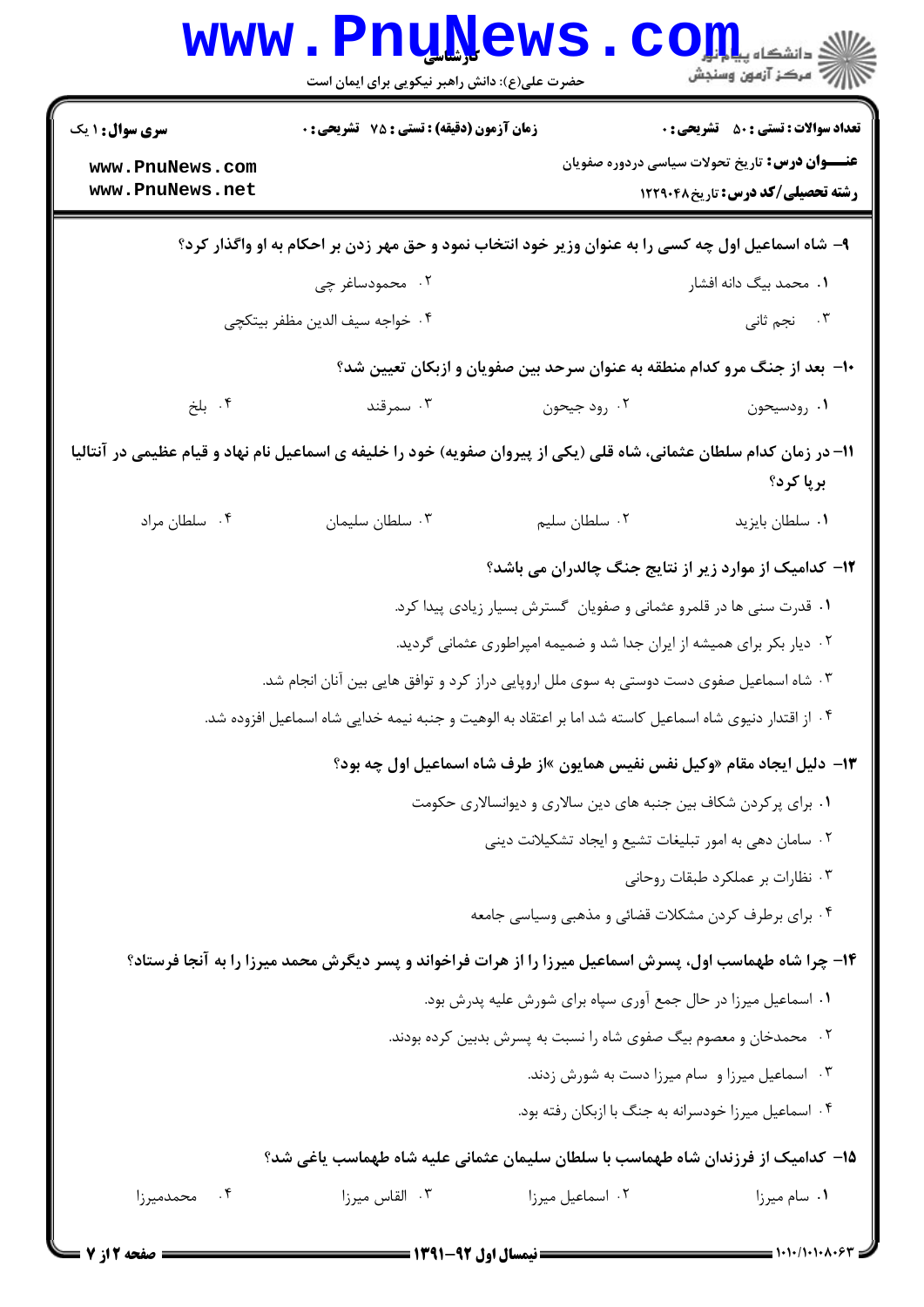|                                                                                    | <b>www.PnuNews</b><br>حضرت علی(ع): دانش راهبر نیکویی برای ایمان است                               |                   | ر آمرڪز آزمون وسنڊش                                                                               |
|------------------------------------------------------------------------------------|---------------------------------------------------------------------------------------------------|-------------------|---------------------------------------------------------------------------------------------------|
| <b>سری سوال : ۱ یک</b>                                                             | <b>زمان آزمون (دقیقه) : تستی : 75 تشریحی : 0</b>                                                  |                   | <b>تعداد سوالات : تستي : 50 ٪ تشريحي : 0</b>                                                      |
| www.PnuNews.com<br>www.PnuNews.net                                                 |                                                                                                   |                   | <b>عنـــوان درس:</b> تاریخ تحولات سیاسی دردوره صفویان<br><b>رشته تحصیلی/کد درس: تاریخ ۱۲۲۹۰۴۸</b> |
|                                                                                    |                                                                                                   |                   | ۱۶- طبق صلح آماسیه چه مناطقی به ایران تعلق گرفت؟                                                  |
|                                                                                    | ۰۲ ارمنستان، کارتیل، کاخت و آذربایجان شرقی                                                        |                   | ٠١. آذربايجان غربي، قسمتي از كردستان،بين النهرين                                                  |
|                                                                                    | ۰۴ دادیان، کوریان تا حدود طربوزانزان                                                              |                   | ۰۳ طرابوزان و طرابلس و شروان                                                                      |
|                                                                                    |                                                                                                   |                   | ۱۷- در زمان شاه طهماسب اول کدام منطقه کلید هند ًمحسوب می شد؟                                      |
| ۰۴ بلخ                                                                             | ۰۳ قندهار                                                                                         | ۰۲ هرات           | ۰۱ کابل                                                                                           |
|                                                                                    |                                                                                                   |                   | ۱۸– ترکمانان یقه در کدام منطقه شورش کردند؟                                                        |
| ۰۴ دیاربکر                                                                         | ۰۳ استرآباد                                                                                       | ۰۲ فارس           | ۰۱ خراسان                                                                                         |
|                                                                                    |                                                                                                   |                   | ۱۹- روابط خارجی شاه اسماعیل دوم با همسایگان ایران چگونه بود؟                                      |
|                                                                                    |                                                                                                   |                   | ۰۱ در مدت کوتاه فرمانروایی خویش درگیر جنگ با ازبکان و عثمانی و هند بود.                           |
|                                                                                    | ۰۲ در مدت کوتاه فرمانروایی خویش هیچگونه جنگی بین او وهمسایگان رخ نداد.                            |                   |                                                                                                   |
|                                                                                    |                                                                                                   |                   | ۰۳ روابط خوبی با عثمانیها و ازبکان داشت اما با هند روابط خوبی نداشت.                              |
|                                                                                    |                                                                                                   |                   | ۰۴ روابط خوبی با هند داشت اما با ازبکان وعثمانیها رابطه خوبی نداشت.                               |
|                                                                                    | <b>۳۰</b> - کدام سلطان عثمانی مواد صلح آماسیه را زیر پا گذاشت و به مناطق تحت نظر ایران حمله نمود؟ |                   |                                                                                                   |
| ۰۴ سلطان سليمان اول                                                                | ۰۳ سلطان بايزيد دوم                                                                               | ۰۲ سلطان مراد سوم | ۰۱ سلطان سلیم دوم                                                                                 |
|                                                                                    |                                                                                                   |                   | <b>۲۱</b> - در زمان کدام پادشاه صفوی، مردم تبریز توسط عثمانیها قتل عام شدند؟                      |
|                                                                                    | ٢. شاه اسماعيل دوم                                                                                |                   | ٠١ شاه طهماسب اول                                                                                 |
|                                                                                    | ۰۴ شاه عباس دوم                                                                                   |                   | ۰۳ سلطان محمد خدابنده                                                                             |
|                                                                                    | 22- پس از آغاز سلطنت شاه عباس اول، چه  کسی با لقب وکیل السلطنه فرمانروای مطلق شد؟                 |                   |                                                                                                   |
|                                                                                    | ۰۲ مرشد قلی خان                                                                                   |                   | ۰۱ مرتضى قلى خان                                                                                  |
|                                                                                    | ۰۴ مرتضی قلی خان پرناک                                                                            |                   | ۰۳ علیقلی خان                                                                                     |
|                                                                                    |                                                                                                   |                   | <b>۲۳</b> - چرا شاه عباس اول بعد از به قدرت رسیدن با عثمانیها صلح کرد؟                            |
|                                                                                    | ۰۱ زیرا شاه عباس درگیر با مسائل داخلی و ازبکان بود و در دو جبهه نمی توانست بجنگد.                 |                   |                                                                                                   |
|                                                                                    |                                                                                                   |                   | ٢. چون شاه درگير جنگ با اسپانيايي ها شد.                                                          |
| ۰۳ زیرا عثمانیها در حال نبرد با اروپائیان بودند و تمایل به صلح با ایران را داشتند. |                                                                                                   |                   |                                                                                                   |
|                                                                                    |                                                                                                   |                   | ۰۴ چون شاه می خولست از طریق عثمانی ابریشم ایران را به اروپا صادر کند.                             |
| <b>صفحه ۲ از ۷</b>                                                                 | ـــــــــــ نیمسال اول 92-1391 ـــــــ                                                            |                   |                                                                                                   |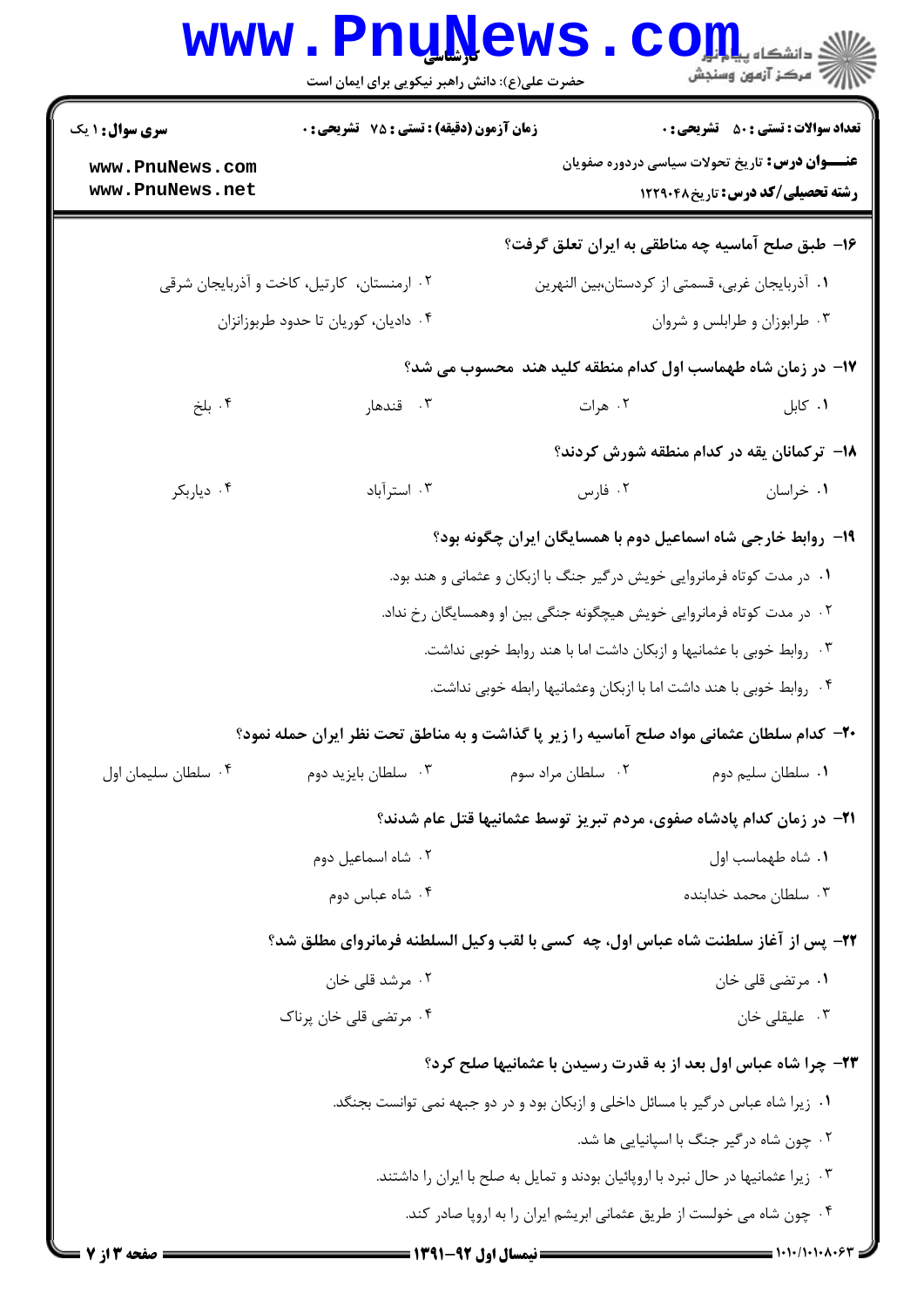|                                                                                       | <b>www.PnuNews</b><br>حضرت علی(ع): دانش راهبر نیکویی برای ایمان است |                                                                                                            | $\text{C}$ OII<br>رِ آھرڪز آزمون وسنڊش                                                                                                                                                                                                                                                                                                                                                                                |
|---------------------------------------------------------------------------------------|---------------------------------------------------------------------|------------------------------------------------------------------------------------------------------------|-----------------------------------------------------------------------------------------------------------------------------------------------------------------------------------------------------------------------------------------------------------------------------------------------------------------------------------------------------------------------------------------------------------------------|
| <b>سری سوال :</b> ۱ یک                                                                | <b>زمان آزمون (دقیقه) : تستی : 75 تشریحی : 0</b>                    |                                                                                                            | <b>تعداد سوالات : تستی : 50 ٪ تشریحی : 0</b>                                                                                                                                                                                                                                                                                                                                                                          |
| www.PnuNews.com<br>www.PnuNews.net                                                    |                                                                     |                                                                                                            | <b>عنـــوان درس:</b> تاریخ تحولات سیاسی دردوره صفویان<br><b>رشته تحصیلی/کد درس:</b> تاریخ۲۲۹۰۴۸                                                                                                                                                                                                                                                                                                                       |
|                                                                                       |                                                                     | ۲۴- کدامیک از سرداران شاه عباس اول درجنگ رباط پریان از میدان جنگ فرار کرد؟                                 |                                                                                                                                                                                                                                                                                                                                                                                                                       |
| ۰۴ محمدخان                                                                            | ۰۳ فرهاد خان                                                        | ٠٢ گنجعلي خان                                                                                              | ٠١. الله ورديخان                                                                                                                                                                                                                                                                                                                                                                                                      |
|                                                                                       |                                                                     | ۲۵– شورش جلالی ها در تصرف کدام شهر به شاه عباس کمک کرد؟                                                    |                                                                                                                                                                                                                                                                                                                                                                                                                       |
| ۰۴ بغداد                                                                              | ۰۳ تفلیس                                                            | ٠٢ ايروان                                                                                                  | ۰۱ تبریز                                                                                                                                                                                                                                                                                                                                                                                                              |
|                                                                                       |                                                                     | ۲۶- چه مسئله ای مهمترین مانع بر سر راه تجارت شرکت هند شرقی انگلستان با ایران بود؟                          |                                                                                                                                                                                                                                                                                                                                                                                                                       |
|                                                                                       |                                                                     | ۰۱ مخالفت شدید روسها با تجارت انگلیسیها در هند و دیگر کشورها                                               |                                                                                                                                                                                                                                                                                                                                                                                                                       |
|                                                                                       |                                                                     | ۰۲ مخالفت شدید فرانسویان با انگلیسیها در هند و دیگر کشورها                                                 |                                                                                                                                                                                                                                                                                                                                                                                                                       |
|                                                                                       |                                                                     | ۰۳ مخالفت شدید هلندی ها با انگلیسیها در هند و دیگر کشورها                                                  |                                                                                                                                                                                                                                                                                                                                                                                                                       |
|                                                                                       |                                                                     | ۰۴ مخالفت شدید پرتغالیها با انگلیسیها در هند و دیگر کشورها                                                 |                                                                                                                                                                                                                                                                                                                                                                                                                       |
|                                                                                       |                                                                     | ٢٧- كدام شورش در زمان شاه عباس اول از طرف غلام خاصه شاه اتفاق افتاد؟                                       |                                                                                                                                                                                                                                                                                                                                                                                                                       |
|                                                                                       | ۰۲ شورش دولتيار خان                                                 |                                                                                                            | ٠١. شورش يعقوب خان ذوالقدر                                                                                                                                                                                                                                                                                                                                                                                            |
|                                                                                       | ۰۴ شورش شاهوردی عباسی لر                                            |                                                                                                            | ۰۳ شورش یولی بیگ                                                                                                                                                                                                                                                                                                                                                                                                      |
|                                                                                       |                                                                     | ۲۸– در زمان کدام پادشاه صفوی طبقه اشراف منقرض شد و شخصیت افراد بر اساس لیاقت، کاردانی و شایستگی قرار گرفت؟ |                                                                                                                                                                                                                                                                                                                                                                                                                       |
| ۰۴ شاه صفی                                                                            | ٠٣ شاه عباس اول                                                     | ٠٢ شاه طهماسب اول                                                                                          | ٠١ شاه اسماعيل اول                                                                                                                                                                                                                                                                                                                                                                                                    |
|                                                                                       |                                                                     | ۲۹- در عهد نامه «قصر شیرین» نماینده ایران وعثمانی به ترتیب چه کسانی بودند؟                                 |                                                                                                                                                                                                                                                                                                                                                                                                                       |
|                                                                                       | ۰۲ محمدقلی بیگ- محمدپاشا                                            |                                                                                                            | ٠١ ساروتقى تالش- مصطفى پاشا                                                                                                                                                                                                                                                                                                                                                                                           |
|                                                                                       | ۰۴ بکتاش خان- سنان پاشا                                             |                                                                                                            | ۰۳ محمدعلی بیگ-ابراهیم پاشا                                                                                                                                                                                                                                                                                                                                                                                           |
|                                                                                       |                                                                     | <b>۳۰</b> - کدامیک از پادشاهان ازبک به شاه عباس دوم پناهنده شد؟                                            |                                                                                                                                                                                                                                                                                                                                                                                                                       |
| ۰۴ سبحان قلی خان                                                                      | ۰۳ ندرمحمدخان                                                       | ٠٢ عبدالعزيز خان                                                                                           | ۰۱ امامقلی خان                                                                                                                                                                                                                                                                                                                                                                                                        |
|                                                                                       |                                                                     | <b>۳۱</b> - نخستین هیات سفارت روسیه در زمان کدام پادشاه صفوی برای تبریک جلوس شاه صفوی به ایران آمدند؟      |                                                                                                                                                                                                                                                                                                                                                                                                                       |
| ۰۴ شاه عباس دوم                                                                       | ۰۳ شاه عباس اول                                                     | ٠٢ شاه اسماعيل دوم                                                                                         | ٠١. شاه اسماعيل اول                                                                                                                                                                                                                                                                                                                                                                                                   |
| ۳۲– کدامیک از سیاحان زیر در زمان شاه صفی، شاه عباس دوم و شاه سلیمان به ایران سفر کرد؟ |                                                                     |                                                                                                            |                                                                                                                                                                                                                                                                                                                                                                                                                       |
| ۰۴ کمیفر                                                                              | ۰۳ آنتونی جنکینسون                                                  | ۰۲ برادران شرلی                                                                                            | ۰۱ تاورنيه                                                                                                                                                                                                                                                                                                                                                                                                            |
| <b>= صفحه 4 از 7 <del>=</del></b>                                                     |                                                                     |                                                                                                            | $\frac{1}{1-\frac{1}{1-\frac{1}{1-\frac{1}{1-\frac{1}{1-\frac{1}{1-\frac{1}{1-\frac{1}{1-\frac{1}{1-\frac{1}{1-\frac{1}{1-\frac{1}{1-\frac{1}{1-\frac{1}{1-\frac{1}{1-\frac{1}{1-\frac{1}{1-\frac{1}{1-\frac{1}{1-\frac{1}{1-\frac{1}{1-\frac{1}{1-\frac{1}{1-\frac{1}{1-\frac{1}{1-\frac{1}{1-\frac{1}{1-\frac{1}{1-\frac{1}{1-\frac{1}{1-\frac{1}{1-\frac{1}{1-\frac{1}{1-\frac{1}{1-\frac{1}{1-\frac{1}{1-\frac{1$ |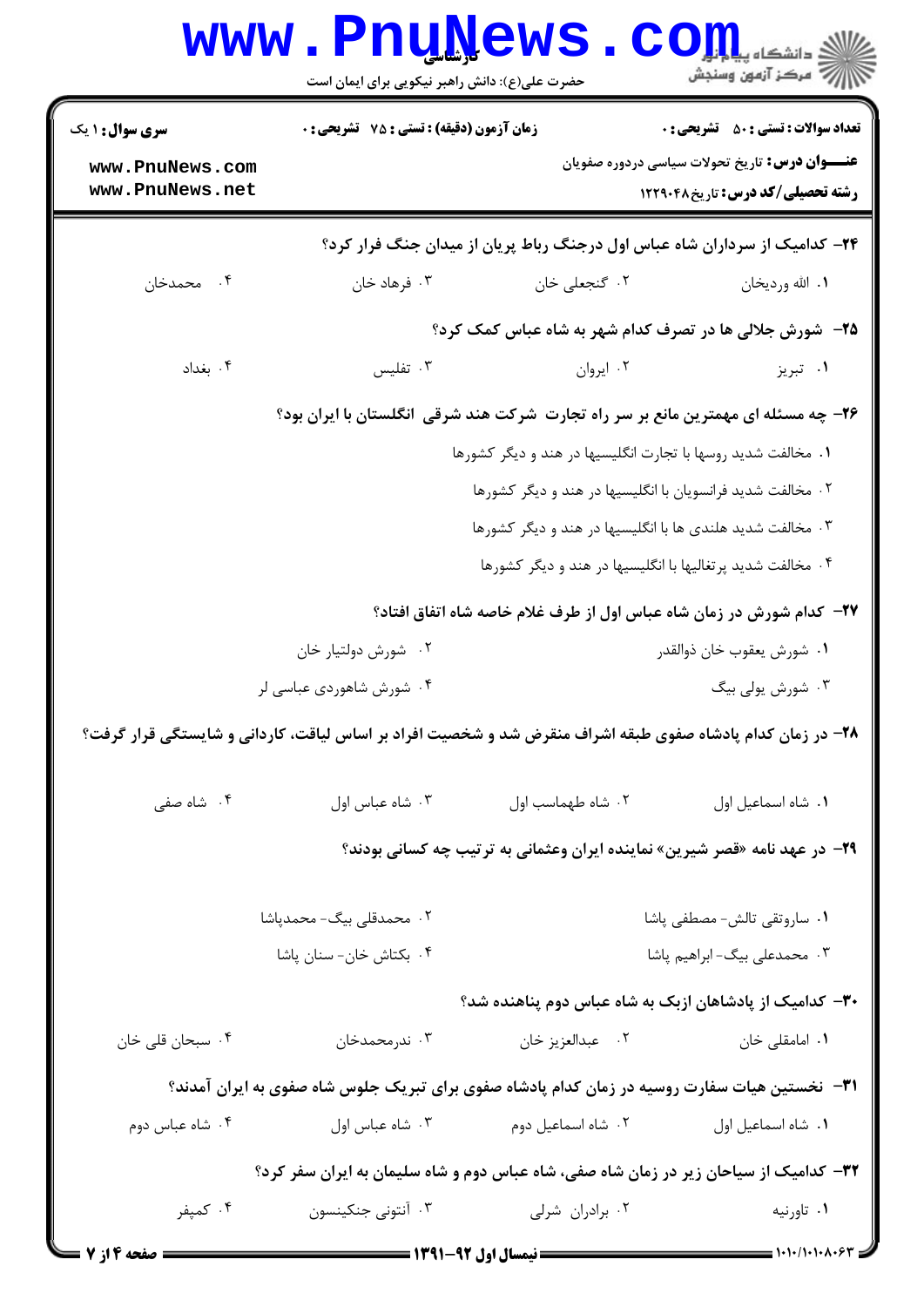| <b>WWW</b>                                                   | <b>TT QTA</b><br>حضرت علی(ع): دانش راهبر نیکویی برای ایمان است                                           |                                                               | د دانشڪاه پ <b>يا پايار</b><br>د<br>أأزأته مركز آزمون وسنجش                                                                                      |
|--------------------------------------------------------------|----------------------------------------------------------------------------------------------------------|---------------------------------------------------------------|--------------------------------------------------------------------------------------------------------------------------------------------------|
| <b>سری سوال : ۱ یک</b><br>www.PnuNews.com<br>www.PnuNews.net | <b>زمان آزمون (دقیقه) : تستی : 75 تشریحی : 0</b>                                                         |                                                               | <b>تعداد سوالات : تستي : 50 ٪ تشريحي : 0</b><br><b>عنـــوان درس:</b> تاریخ تحولات سیاسی دردوره صفویان<br><b>رشته تحصیلی/کد درس:</b> تاریخ۱۲۲۹۰۴۸ |
|                                                              | ۳۳- شاه سلطان حسین به صوابدید چه کسی طریقه ی صفویه برانداخت و مشایخ صوفیه را از اصفهان بیرون کرد؟        |                                                               |                                                                                                                                                  |
|                                                              | ۲. شیخ محمد علی حزین                                                                                     |                                                               | ۰۱ میرزا تقی اعظم                                                                                                                                |
|                                                              | ۰۴ ملامحمد باقر مجلسی                                                                                    |                                                               | ۰۳ ملاصادق اردستانی                                                                                                                              |
|                                                              |                                                                                                          |                                                               | ۳۴- افاغنه غلزایی در کدام منطقه ساکن بودند؟                                                                                                      |
| ۰۴ بلخ                                                       | ۰۳ قندهار                                                                                                | ۲. هند                                                        | ۰۱ هرات                                                                                                                                          |
|                                                              | ۳۵– چرا به هنگام حمله افغانها به اصفهان ،خان حویزه از آنان حمایت کرد و به آنان پیغام داد که مقاومت کنند؟ |                                                               |                                                                                                                                                  |
|                                                              |                                                                                                          | ۰۱ چون خان هویزه دشمن سرسخت شاه سلطان حسین بود.               |                                                                                                                                                  |
|                                                              |                                                                                                          | ۰۲ چون خان هویزه با افغانها اشتراک مذهبی داشت.                |                                                                                                                                                  |
|                                                              |                                                                                                          | ۰۳ چون محمود افغان به خان هویزه و عده حکومت داده بود.         |                                                                                                                                                  |
|                                                              |                                                                                                          | ۰۴ چون خان هویزه تمایل زیادی داشت تا تحت تابعیت افاغنه درآید. |                                                                                                                                                  |
|                                                              | ۳۶- کروسینسکی عامل عمده سقوط دولت صفویه رادر چه مسئله ای می داند؟                                        |                                                               |                                                                                                                                                  |
| ۰۲ تزلزل موازنه میان اراضی ممالک و اراضی خاصه                |                                                                                                          | ٠١ تضاد ميان نظاميان قزلباش و ايرانيان ديوان سالار            |                                                                                                                                                  |
|                                                              | ۰۴ تحدید استقلال پادشاه                                                                                  |                                                               | ۰۳ دخالت زنان و خواجه سرایان در امور حکومت                                                                                                       |
|                                                              | ۳۷– اقدامات استقلال طلبانه علی مردان خان در زمان شاه صفی موجب جدا شدن کدام منطقه از قلمرو ایران گردید؟   |                                                               |                                                                                                                                                  |
| ۰۴ بغداد                                                     | ۰۳ ارمنستان                                                                                              | ۰۲ گرجستان                                                    | ۰۱ قندهار                                                                                                                                        |
|                                                              |                                                                                                          |                                                               | ۳۸- تیول پیش از صفویه چه نامیده می شد؟                                                                                                           |
|                                                              | سلسله صفویه باعث زنده شدن درباره فرهنگ و تمدن و مذهب ایران شد.                                           |                                                               |                                                                                                                                                  |
| ۰۴ خاصه                                                      | ۰۳ سیورغال                                                                                               | ۲. اقطاع                                                      | ۰۱ ملک                                                                                                                                           |
|                                                              |                                                                                                          |                                                               | ۳۹- بزرگترین منبع درآمد دولت صفویه کدام بود ؟                                                                                                    |
|                                                              | ۰۲ عواید املاک خاصه                                                                                      |                                                               | ۰۱ درآمد تجارت ابریشم                                                                                                                            |
|                                                              | ۰۴ عوارض راهداری                                                                                         |                                                               | ۰۳ مالیات بر تجار و صنعت گران                                                                                                                    |
|                                                              |                                                                                                          |                                                               |                                                                                                                                                  |
|                                                              |                                                                                                          |                                                               |                                                                                                                                                  |

4 N.T

51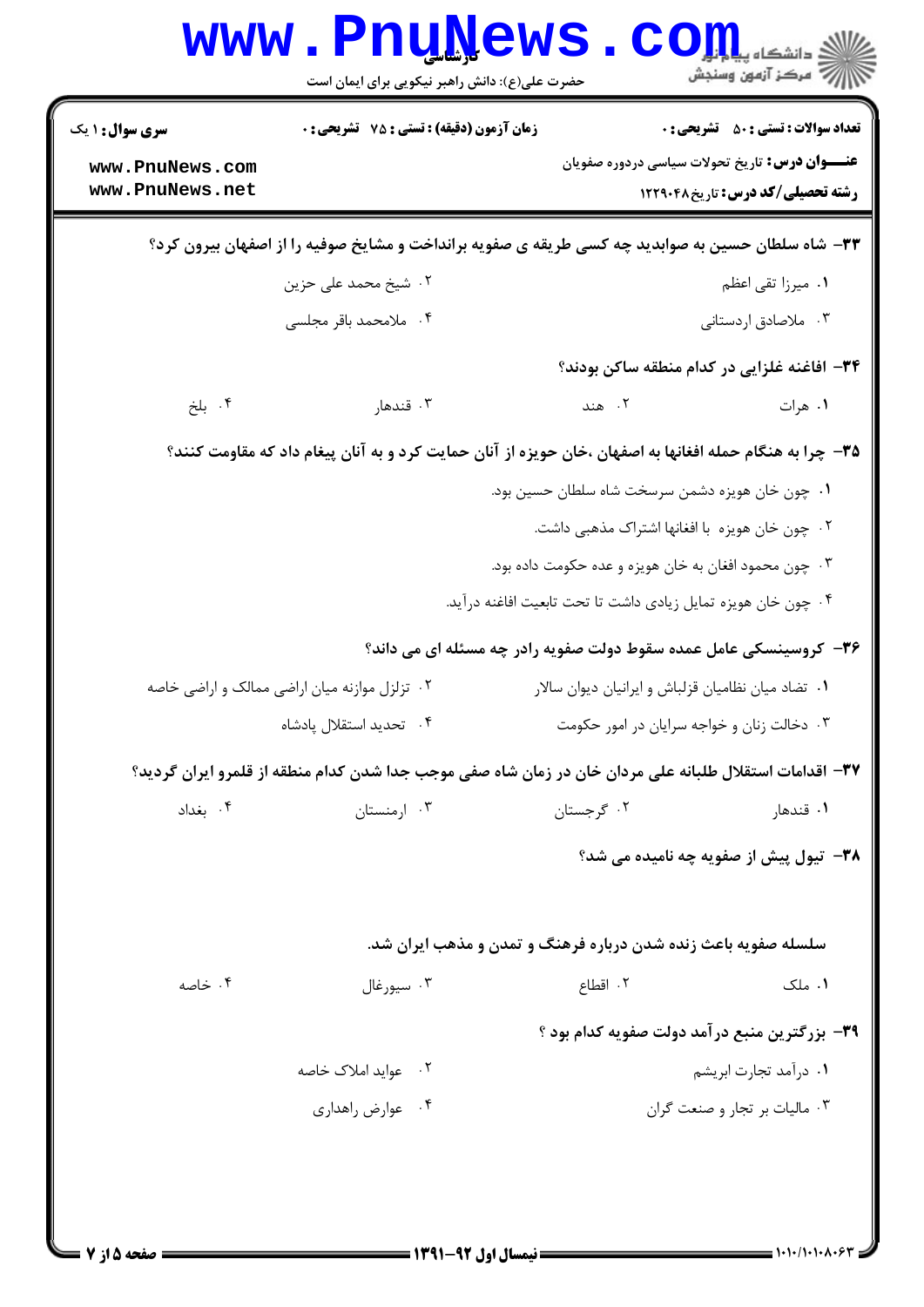|                                                        | حضرت علی(ع): دانش راهبر نیکویی برای ایمان است    |                                                          | کے دانشڪاء پي <mark>ا ہ</mark> ے <mark>۔</mark><br>ا∛ مرکز آزمون وسنجش                            |
|--------------------------------------------------------|--------------------------------------------------|----------------------------------------------------------|---------------------------------------------------------------------------------------------------|
| <b>سری سوال : ۱ یک</b>                                 | <b>زمان آزمون (دقیقه) : تستی : 75 تشریحی : 0</b> |                                                          | <b>تعداد سوالات : تستي : 50 ٪ تشريحي : 0</b>                                                      |
| www.PnuNews.com<br>www.PnuNews.net                     |                                                  |                                                          | <b>عنـــوان درس:</b> تاریخ تحولات سیاسی دردوره صفویان<br><b>رشته تحصیلی/کد درس: تاریخ ۱۲۲۹۰۴۸</b> |
|                                                        |                                                  |                                                          | ۴۰– تجار ایرانی از چه زمانی ًخصاً به صدور ابریشم پرداختند؟                                        |
|                                                        | ۰۲ با خروج پرتغالیها از ایران                    |                                                          | ٠١. با حضور ارمنىها در ايران                                                                      |
|                                                        | ۰۴ پس از مصالحه با عثمانیها                      |                                                          | ۰۳ آمدن هلنديها به ايران                                                                          |
|                                                        |                                                  |                                                          | ۴۱– در دوره صفویه کدام گروه گارد مخصوص شاه محسوب می شدند؟                                         |
|                                                        | ۰۲ تفنگچیها                                      |                                                          | ٠١. قبايل هفتگانه قزلباش                                                                          |
| ۰۴ سپهسالاران                                          |                                                  |                                                          | ۰۳ قورچ <sub>ى</sub> ھا                                                                           |
|                                                        |                                                  |                                                          | ۴۲- در دوره شاه طهماسب اول قدرت وزیر چگونه بود؟                                                   |
|                                                        | ۰۲ حیطه وظایف وزیر به امور مالی محدود شد.        |                                                          | ۰۱ وزیر زیر دست صدر و دیگر مقامات روحانی شد.                                                      |
| ۰۴ مقام وزیر ملغی شد و جای خود را به خلیفه الخلفا داد. |                                                  | ۰۳ از قدرت وکیل کاسته شد و بر اهمیت وزیر افزوده شد.      |                                                                                                   |
|                                                        |                                                  |                                                          | <b>۴۳</b> - در دوره صفویه «واقعه نویس» را چه می نامیدند؟                                          |
| ۰۴ وزير پايين                                          | ۰۳ وزیر بالا                                     | ۰۲ وزیر دست چپ                                           | ٠١ وزير دست راست                                                                                  |
|                                                        |                                                  |                                                          | ۴۴- کدام یک از موارد زیر در رابطه با شیخ الاسلام درست است ؟                                       |
|                                                        | ۰۲ مهمترین مرجع برای تفسیر فقه شیعی بود.         |                                                          | ٠١ رئيس همه روحانيون ايران بود.                                                                   |
| ۰۴ مسئول امور اوقاف بود.                               |                                                  |                                                          | ۰۳ از سوی صدر و با تصویب شاه منصوب می شد.                                                         |
|                                                        |                                                  |                                                          | ۴۵- چه مقامی به منزله نایب و استاد شاه محسوب می شد؟                                               |
| ۰۴ خليفه الخلفا                                        | ٠٣ شيخ الاسلام                                   | ۰۲ صدر                                                   | ٠١ مستوفى الممالك                                                                                 |
|                                                        |                                                  |                                                          | ۴۶- بهترین معادل اصطلاح مقام «منشی الممالک»، امروزه چه می باشد؟                                   |
| ۰۴ وزیر امور فرهنگی                                    | ۰۳ وزیر امور خارجه                               | ۰۲ وزیر امور اقتصادی                                     | ٠١. وزير امور دارايي                                                                              |
|                                                        |                                                  |                                                          | ۴۷- «التزامات» چه نوع مالیاتی بود؟                                                                |
|                                                        |                                                  | ۰۱ منافع احضار که ظاهرا از شاکی در امور جنایی می گرفتند. |                                                                                                   |
|                                                        |                                                  |                                                          | ۰۲ از هندیان مقیم ایران گرفته می شد.                                                              |
|                                                        |                                                  |                                                          | ۰۳ نوعی مقاطعه کاری برای دولت بود.                                                                |
|                                                        |                                                  |                                                          | ۰۴ مالیات و عوارض متعلق به فروش چهارپایان بود.                                                    |